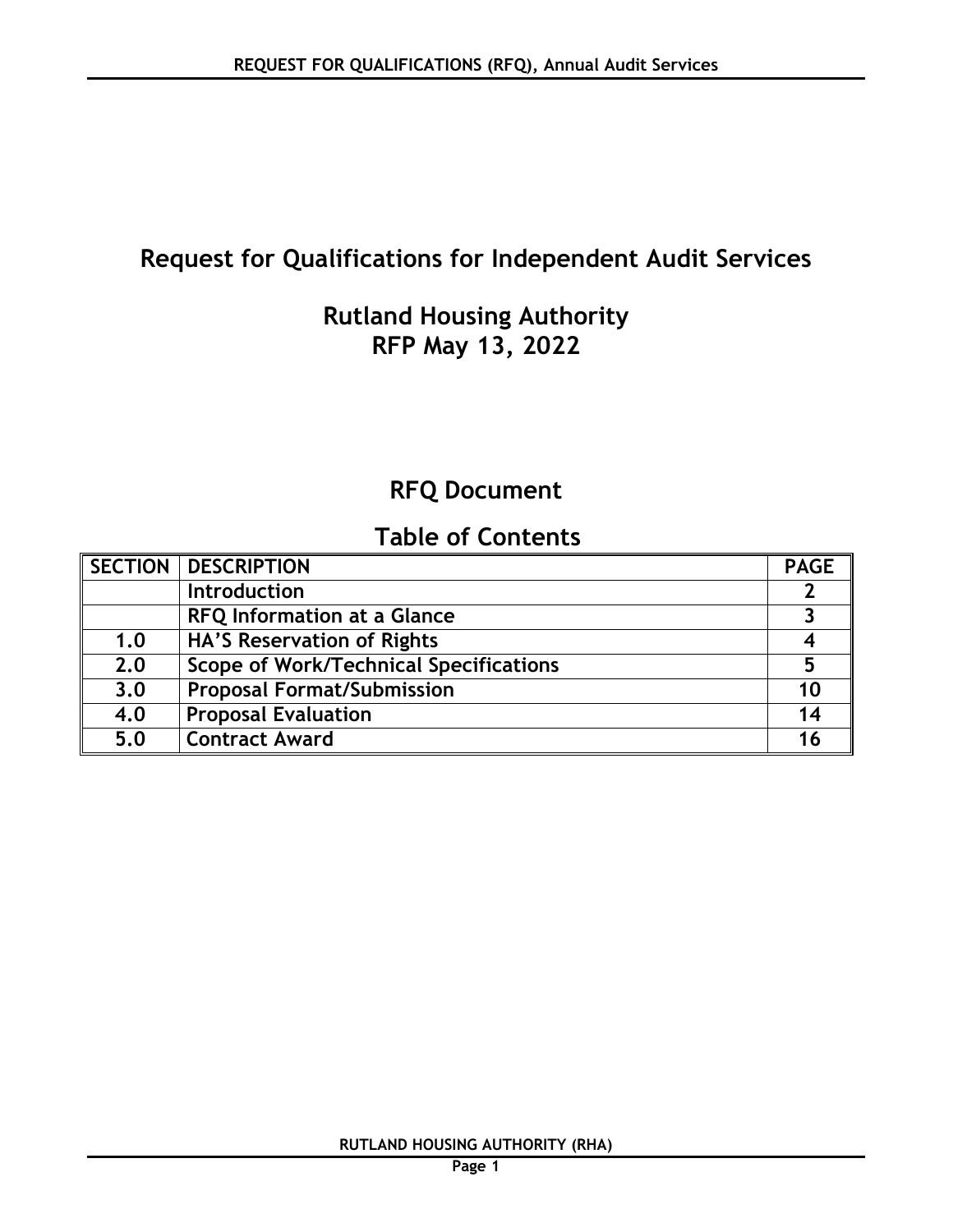## **REQUEST FOR QUALIFICATIONS**

## **Rutland Housing Authority Request for qualifications for Independent Audit Services**

The Rutland Housing Authority is now soliciting proposals from qualified, licensed and insured firms to provide independent audit services for FY2022, FY2023, and FY2024.

#### **Proposal Submittal Deadline: FRIDAY, June 3, 2022 at 4:00 p.m.** Section 3, Minority and/or Women-owned businesses are encouraged to respond.

RFQ Contact: Kirsten Hathaway, Director of Finance and Human Resources (802)775-2926 extension 11

## **INTRODUCTION**

The Rutland Housing Authority (hereinafter, "RHA") is a public entity that was formed to provide federally subsidized housing and housing assistance to low-income families, within the City of Rutland, Vermont. The RHA is headed by a Chief Executive Officer (CEO) and is governed by a fiveperson Board of Commissioners and is subject to the requirements of Title 24 of the Code of Federal Regulations (hereinafter, "CFR") and the RHA's procurement policy.

Currently, the RHA owns and/or manages: (a) Sheldon Towers consisting of 74 RAD PBV units (b) Templewood Court consisting of 60 RAD PBV units (c) Hickory Street 78 LIHTC units under 3 limited partnerships including 20 RAD PBV units and 8 traditional PBV units (audits not a component of this RFQ), Rutland Area Bridge Housing and 9 Tremont Street consisting of 8 transitional housing units and 2 traditional units (d) 219 Housing Choice vouchers and (e) 89 Section 8 Mainstream vouchers. The RHA also Administers Vermont's innovative Support and Services at Home (SASH) Program throughout Rutland County.

The RHA currently has a staff of 17.

The Housing Authority's FYE is March 31.

**Current Contractor:** The RHA's previous auditing firm was Marcum LLP, now serving as the Authority's accounting and financial consulting firm. They performed audits for Fiscal Years 2016- 2021. No findings were identified during this time. Their initial contract term was three years, extended for three additional years.

## **Program Status:**

Public Housing Status (prior to RAD conversion): High Performer

Section 8 Status: High Performer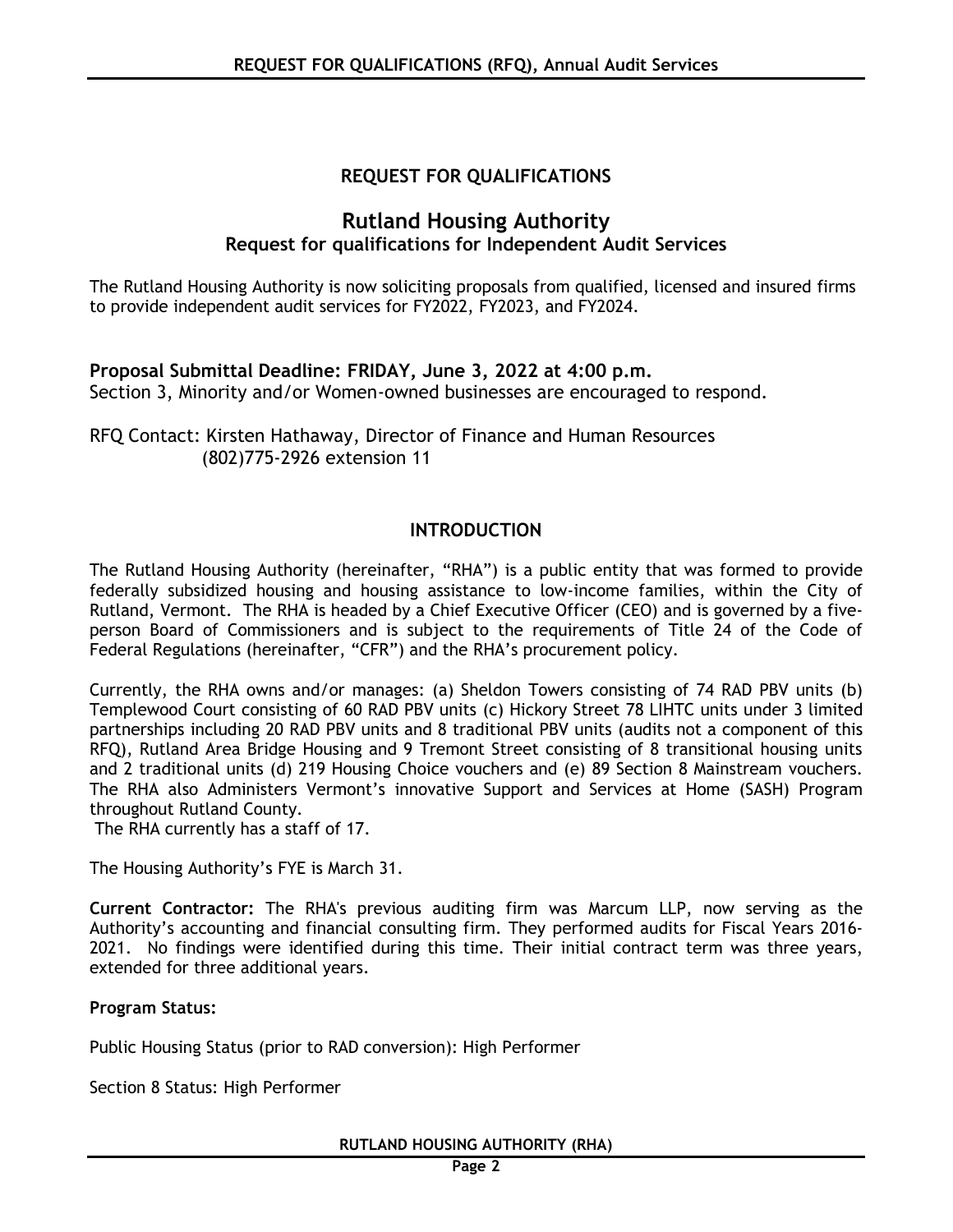| RHA CONTACT PERSON<br>Director of Finance and Human Resources<br>(DFHR) | Kirsten Hathaway, khathaway@rhavt.org, 802-775-2926<br>extension 11                                                                                                                                                                                                      |
|-------------------------------------------------------------------------|--------------------------------------------------------------------------------------------------------------------------------------------------------------------------------------------------------------------------------------------------------------------------|
| PRE-PROPOSAL CONFERENCE                                                 | All questions and responses will be considered as<br>addenda to the RFQ and will be shared with all potential<br>Proposers. Please register with khathaway@rhavt.org to<br>receive all addenda.                                                                          |
| <b>RFP QUESTIONS DUE</b>                                                | 4:00 p.m. on Tuesday, May 24, 2022                                                                                                                                                                                                                                       |
| HOUSING AUTHORITY RESPONSES TO QUESTIONS                                | 4:00 p.m. on Wednesday, May 25, 2022                                                                                                                                                                                                                                     |
| HOW TO FULLY RESPOND TO THIS RFQ BY<br>SUBMITTING A PROPOSAL SUBMITTAL  | As instructed within Section 3 of the RFQ document,<br>submit 1 original and 3 copies of your "hard copy"<br>proposal to the RHA office at:<br><b>Rutland Housing Authority</b><br>5 Tremont Street<br>Rutland, VT 05701<br>Electronic submissions will not be accepted. |
| PROPOSAL SUBMITAL RETURN & DEADLINE                                     | 4:00 p.m. on June 3, 2022                                                                                                                                                                                                                                                |
| ANTICIPATED APPROVAL BY RHA BOARD OF<br><b>COMMISSIONERS</b>            | Monday, June 13, 2022                                                                                                                                                                                                                                                    |

## **RFQ INFORMATION AT A GLANCE** (all times are Central)

## **1.0 RHA'S RESERVATION OF RIGHTS:**

The RHA reserves the right:

- to reject any or all proposals, to waive any informality in the RFQ process, or to terminate the RFQ process at any time, if deemed by the RHA to be in its best interest.
- not to award a contract pursuant to this RFQ.
- to terminate a contract awarded pursuant to this RFQ, at any time for its convenience upon 10 days written notice to the successful firm.
- to retain all proposals submitted and not permit withdrawal for a period of 60 days subsequent to the deadline for receiving proposals without the written consent of the RHA Contracting Officer (CO) which is the CEO of the RHA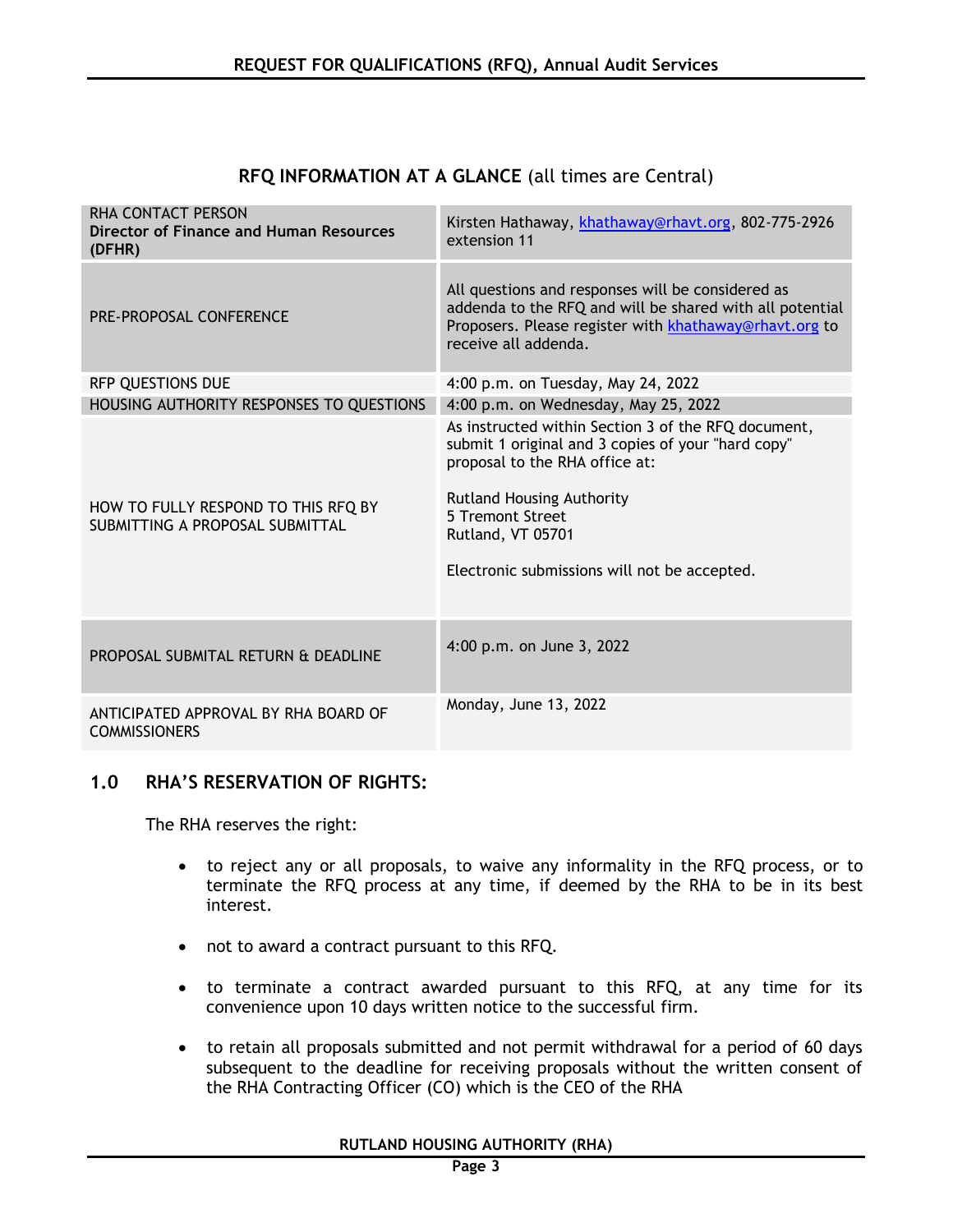- to negotiate the fees proposed by the proposer entity.
- to reject and not consider any proposal that does not meet the requirements of this RFQ, including but not necessarily limited to incomplete proposals and/or proposals offering alternate or non-requested services.

The RHA shall have no obligation to compensate any firm for any costs incurred in responding to this RFP.

**2.0 SCOPE OF WORK (SOW) / TECHNICAL SPECIFICATIONS (T/S):** The RHA is seeking proposals from qualified, licensed and bonded firms to provide the following detailed services:

#### **General Requirements**

Any audit that is performed by award of this RFQ shall be performed in accordance with generally accepted auditing standards and will additionally require compliance testing and a study of internal accounting controls.

The successful firm will be required to certify that each and every audit is performed in accordance with all applicable federal and state laws and regulations, and in accordance with Generally Accepted Accounting Principles (GAAP).

The RHA was last audited for the fiscal year end March 31, 2021. The programs the RHA will require the successful firm to audit for the fiscal years ending March 31, 2022, March 31, 2023 and March 31, 2024, include the following:

- RAD Housing Program (154 units);
- Resident & Supportive Services (ROSS) Grant (ending March 2022);
- Capital Fund Program Grant (ending 2021)
- Support and Services at Home (SASH) Grant
- Housing Choice Voucher Program (219)
- Mainstream Voucher Program (89)

The Housing Authority reserves the right to negotiate the renewal of this contract for three additional one-year periods.

The FY2022 audit will be required to be performed in compliance with the following schedule:

- Field work must be completed by September 30, 2022;
- Draft report must be submitted by October 31, 2022;
- Final report must be submitted by November 11, 2022.
- FDS Audited Submission by November 30, 2022
- Similar deadlines will be established for the work pertaining to ensuing FY's based on HUD requirements as they might change.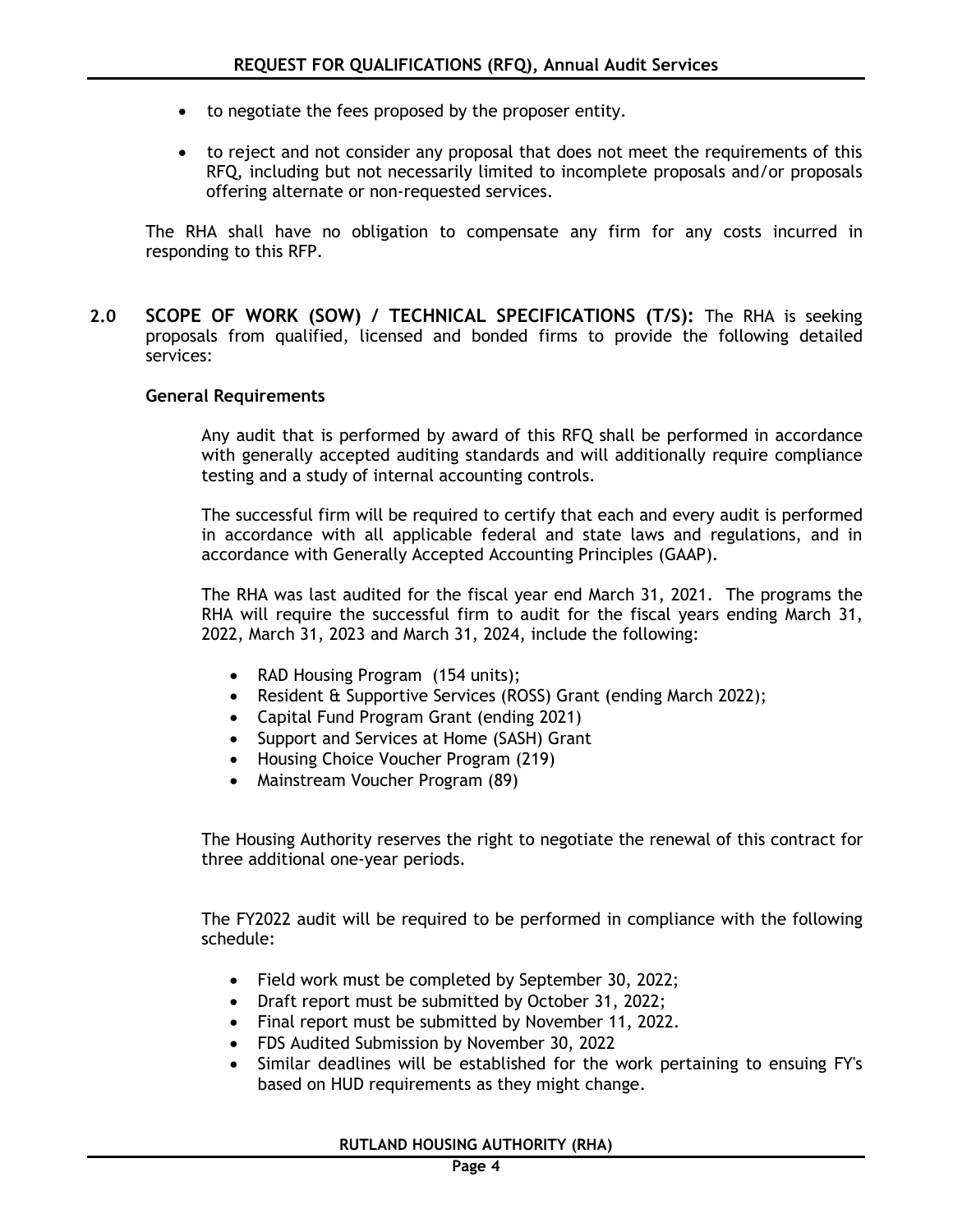Once completed, the successful firm will be required to submit to the RHA a total of 8 copies of the Single Audit Report.

#### **The Auditor's Responsibilities:**

General Responsibility: The audit shall be conducted in accordance with GAGAS. The audit shall cover the entire operations of the RHA.

Financial Statements: Determine whether the RHA's financial statements are fairly presented in all material respects in conformity with generally accepted accounting principles (GAAP). Also determine whether the schedule of expenditures of Federal awards is presented fairly in all material respects in relation to the RHA's financial statements taken as a whole.

**Internal Control:** Perform procedures to obtain an understanding of the RHA's internal control systems.

**Compliance:** Determine whether the RHA has complied with laws, regulations, and the provisions of contracts or grant agreements that may have a direct and material impact on each of its major programs.

**Audit Follow-up:** Follow-up on prior audit findings; perform procedures to assess the reasonableness of the summary of schedule of prior audit findings prepared by the RHA.

Data Collection Form: Complete and sign specified sections of the data collection form.

**Audit Reporting:** The auditor's report shall include:

- An opinion on financial statements and schedule of expenditure of Federal awards;
- A report on Internal Control;
- Report on compliance;
- A schedule of findings and questioned costs.

#### **Audit Working Papers:**

- Retention of Working Papers: Retain working papers for a minimum of 3 years after the date of issuance of the auditor's report to the RHA.
- Access to Working Papers: Audit working papers shall be made available upon request to the cognizant or oversight agency for audit or its designee. Access to working papers includes the right of Federal agencies to obtain copies of working papers, as is reasonable and necessary.

**Adherence to standards** set forth by generally accepted auditing standards (GAAS) and the generally accepted government auditing standards (GAGAS).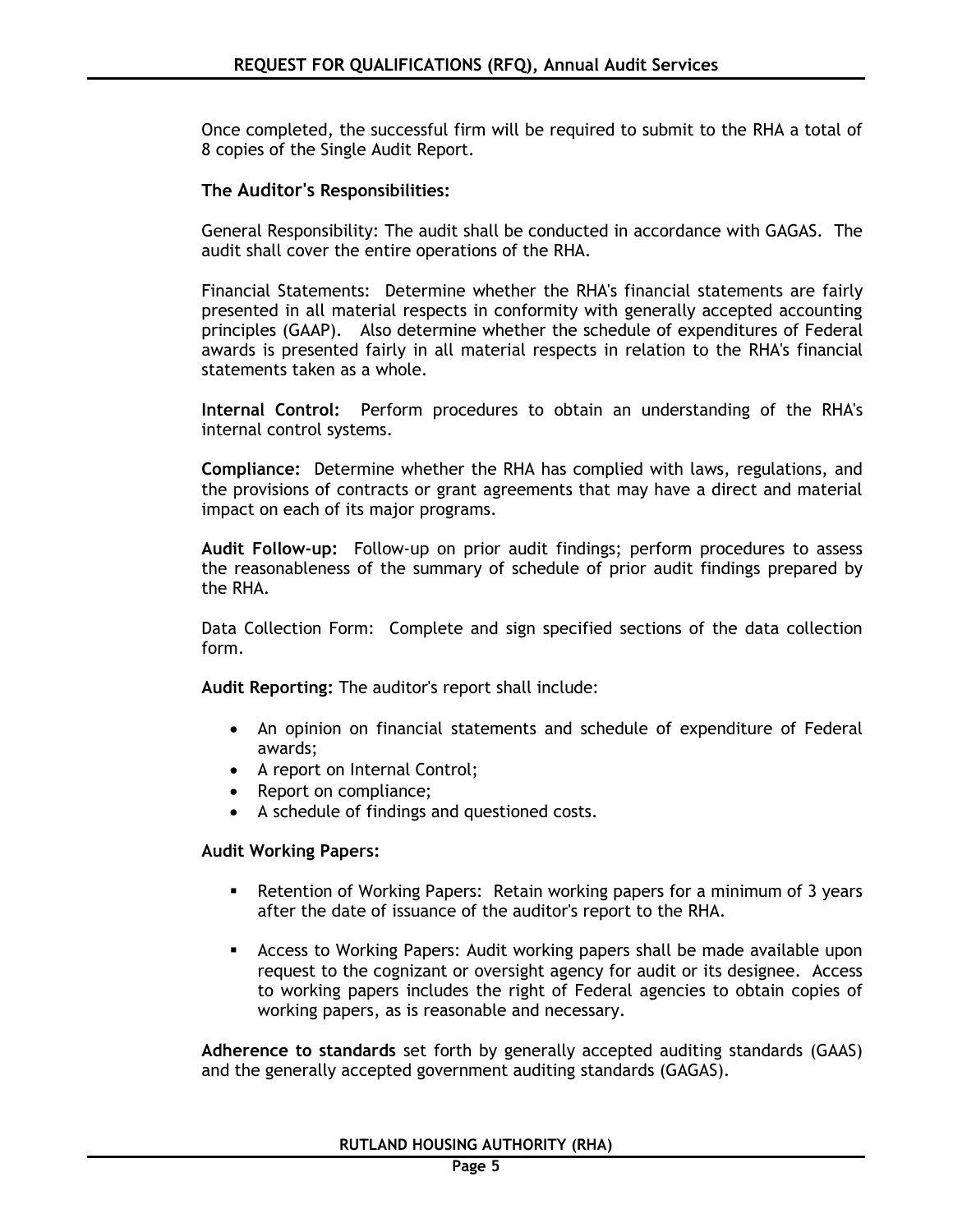**Prepare the Audit Engagement Letter** in accordance with AICPA standards. This letter will be a formal contract between the auditor and the RHA. It confirms the auditor's acceptance of the appointment and documents the agreed-upon scope and terms of the engagement and shall become a part of the ensuing contract between the RHA and the selected auditor. The basic elements of the Audit Engagement Letter shall be:

- Names of the parties to the contract.
- **Audit schedule.**
- **Reporting package and its format.**
- Auditor/RHA relationship regarding changes in the kind or amount of work required, and access to and ownership of audit products, including:
	- o At any time the RHA may, by written notice, make changes in or additions to work or services within the general scope of the agreement. If such changes are made, an equitable adjustment will be made in the cost of the audit using the rates specified in the agreement.
	- $\circ$  If the auditor believes that a change in or addition to work is beyond the general scope of the agreement, it must notify the RHA in writing within 10 business days of being notified to begin such work. The final administrative authority in settling such disputes shall rest with the RHA.
	- $\circ$  Audit Work Papers: The work papers prepared by the auditor during the audit are its own property. These documents shall be retained for a period of at least 3 years after issuance of the Report.

**Submission:** The FDS Audited Submission must be submitted online no later than the HUD established deadline.

The objective of the audit is the expression of an opinion on the financial statements.

The Management of the RHA is responsible for the RHA's financial statements.

Management is responsible for establishing and maintaining effective internal control systems.

Management is responsible for identifying and ensuring that the RHA complies with applicable laws and regulations.

Management is responsible for making all financial records and related information available to the auditor.

At the conclusion of the audit, Management will provide the auditor with a letter that confirms certain representations made during the audit (Management Representation Letter).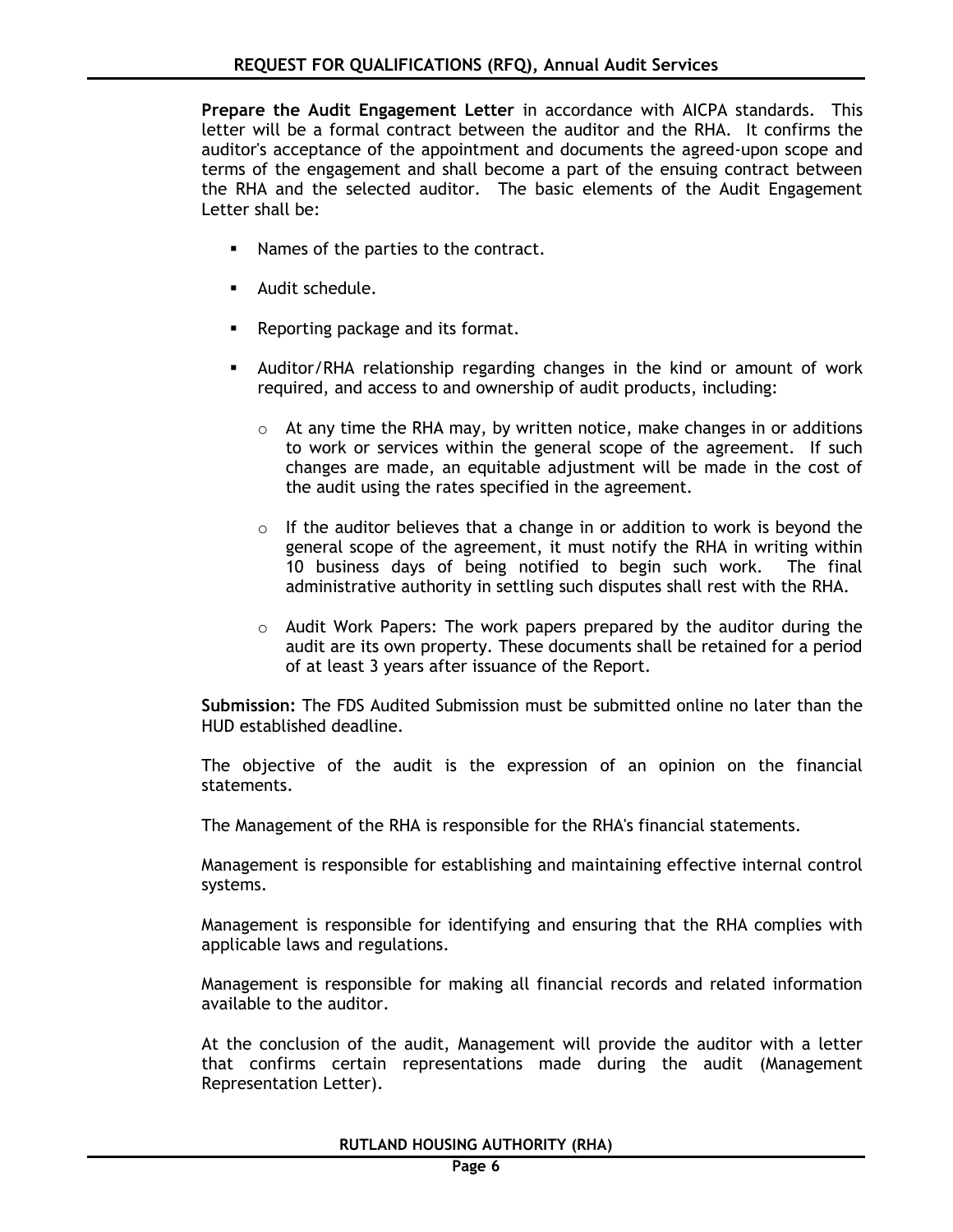The auditor is responsible for conducting the audit in accordance with generally accepted auditing standards (GAAS) and/or generally accepted governmental auditing standards (GAGAS).

The audit includes obtaining an understanding of the RHA's internal controls sufficient to plan the audit and to determine the nature, timing and extent of audit procedures to be performed.

Management is responsible for adjusting the financial statements to correct material misstatements and for affirming to the auditor in the representation letter that the effects of any uncorrected misstatements aggregated by the auditor are immaterial, both individually and in the aggregate.

Arrangements regarding the conduct of the engagement (i.e., timing; client assistance; availability of documents and use of specialists or internal auditors; etc.)

Arrangements involving a predecessor auditor, fees, expense reimbursement and payment schedule.

Any limitation of or other arrangements regarding the liability of the auditor or the RHA.

Any other conditions under which third parties may be granted access to the auditor work papers.

Provision of services relating to regulatory requirements or other non-audit services.

All proposed work shall include any required assistance and verification that the Contractor must provide to assist and ensure the appropriate on-time submission of the audited Financial Data Schedule to HUD.

#### **The HA's Responsibilities:**

*As defined with Uniform Guidance:*

- Provide Federal program-related information: Federal awards received and expended including the Unique Entity Identifier (UEI) title and number; award number and year; name of the Federal agency; and the name of the passthrough entity.
- Maintain internal control over Federal programs that provides reasonable assurance that the HA is managing Federal awards in compliance with laws, regulations and the provisions of contracts or grant agreements that could have a material effect on each of its Federal programs.
- Comply with laws, regulations, and the provisions of contracts or grant agreements related to each of its Federal programs.
- Prepare the appropriate financial statements, including the schedule of expenditure of Federal awards in accordance with Uniform Guidance.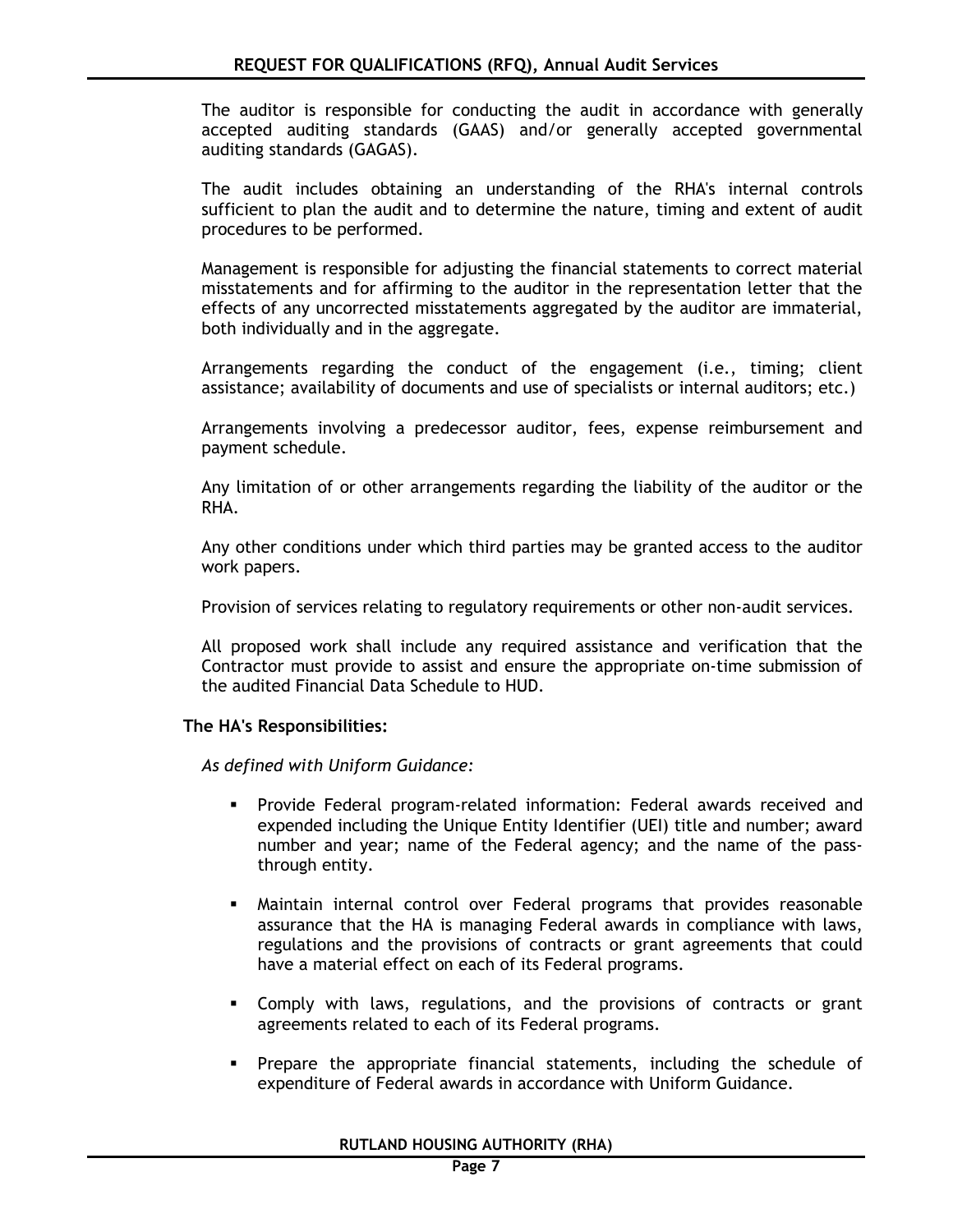- Ensure that the required audits were properly performed and submitted in a timely manner.
- Follow up and take corrective action on audit findings, including preparation of a summary schedule of prior audit findings and a corrective action plan in accordance with Uniform Guidance.
- Submit the reporting package to OMB-designated Federal Clearinghouse and to its Cognizant Agency, including the Data Collection Form.

*As defined within 24 CFR Part 85.20:*

- Financial Reporting: Disclose accurate, current and complete financial results of HUD assisted programs.
- Accounting Records: Identify the source and application of funds provided for HUD assisted activities.
- **Internal Controls: Maintain effective controls and accountability for all assets,** including accounting controls and management activities.
- **Budget Controls: Prepare a separate budget for each HUD-assisted program,** based on HUD prescribed categories, and assure that expenditures do not exceed the approved budget.
- Allowable Cost: Ensure that funds are expended in accordance with program requirements, based on OMB Circular A-87 or as amended.
- Source Documentation: Main source documents and files that support the financial transactions recorded in the books, providing an adequate audit trail.

*As defined within the Statement on Auditing Standards No. 85:*

• Prepare Management Representation Letter. This is the RHA's written representations on financial statements under examination by the auditor. In accordance with generally accepted auditing standards (GAAS), the auditor requests this document from the RHA prior to the conclusion of the audit.

*As defined within 24 CFR 902.33:*

Ensure submission of the audited financial data to HUD's Real Estate Assessment Center (REAC) within 9 months after its fiscal year-end date.

## **3.0 FY PROPOSAL FORMAT/SUBMISSION REQUIREMENTS:**

## **PROPOSAL DOCUMENT FORMAT REQUIREMENTS**

\*\*\*All proposals submitted in response to this RFQ must be formatted in accordance with the sequence noted in the following table.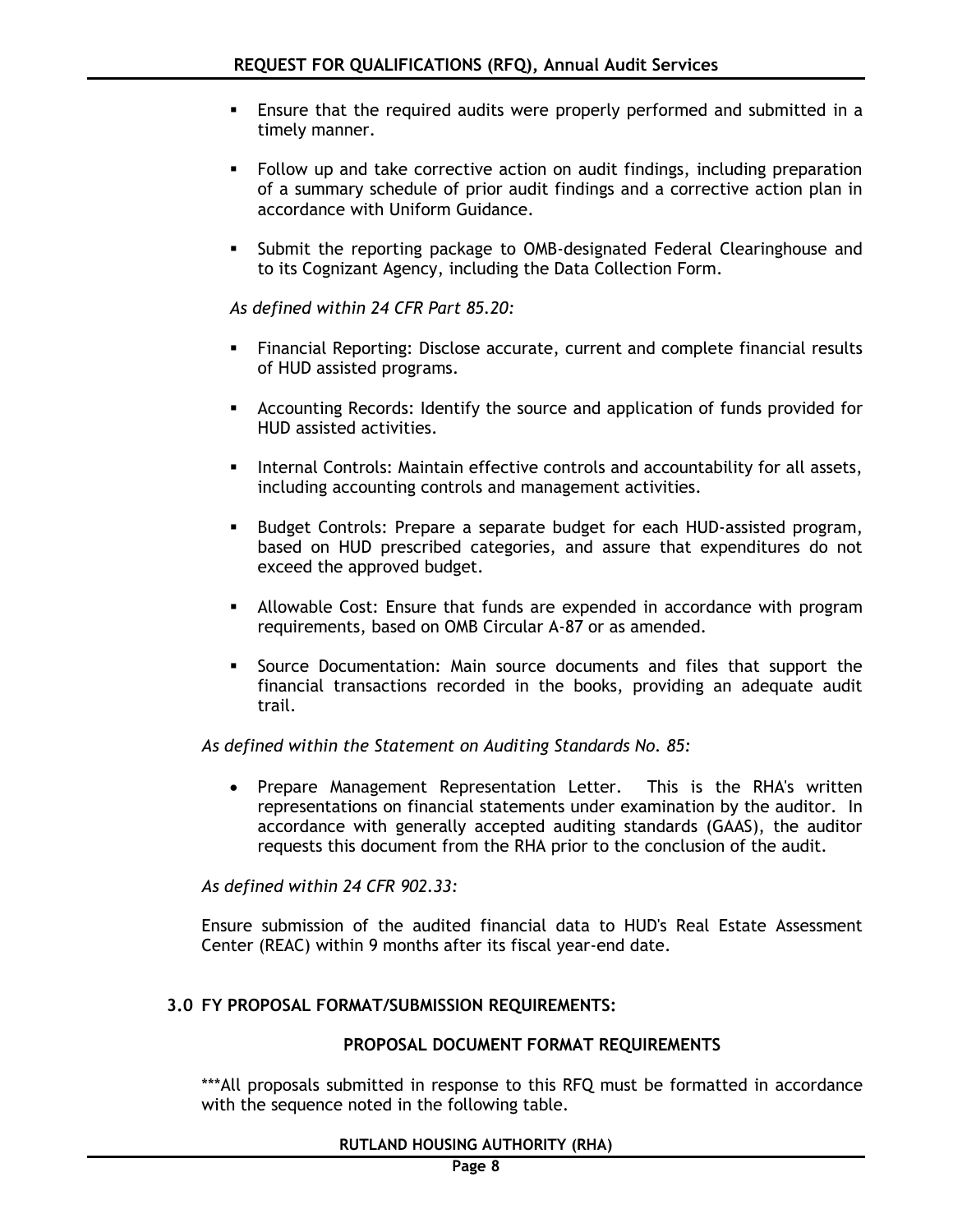\*\*\*Each category **must be separated by numbered index dividers** (which number extends so that each tab can be located without opening the proposal) and labeled with the corresponding tab reference also noted below.

**\*\*\*Proposal Submittal Binding Method:** It is preferable and recommended that the proposer bind the proposal submittals in a three ring binder or comb binder.

#### **PROPOSAL DOCUMENT CONTENTS**

**TAB 1. Form of Proposal:** Submit under this tab.

**TAB 2. Form HUD-5369-C (8/93),** *Certifications and Representations of Offerors, Non-Construction Contract***:** Submit under this tab.

- **1. HUD Form 5369-B, Instructions to Offerors, Non-Construction:** Read and Initial each page indicating that you have read and agree with the contents.
- **2. HUD Form 5370-C, General Contract Conditions, Non-Construction:** Read and Initial each page indicating that you have read and agree with the contents.

**TAB 3. Profile of Firm Form:** Submit under this tab.

**TAB 4. Proposed Services:** Clearly detail within the information submitted under this tab documentation showing:

- As detailed within Section 4, Evaluation Factor No. 2, herein, the proposer's Demonstrated Understanding of the RHA's Requirements.
- As detailed within Section 4, Evaluation Factor No. 3, herein, the proposer's Technical Approach (including, if appropriate, labor categories, estimated hours and skill mix) and the proposer's proposed Work Plan to provide the required services.
- As detailed within Section 4, Evaluation Factor No. 4, herein, the proposer's Technical Capabilities (in terms of personnel, equipment and materials) and Management Plan (including staffing of key positions, method of assigning work and procedures for maintaining level of service, etc.).
- As detailed within Section 4, Evaluation Factor No. 5, herein, the proposer's Demonstrated Experience in performing similar work and the proposer's Demonstrated Successful Past Performance (including meeting costs, schedules and performance requirements) of contract work substantially similar to that required by this solicitation.
	- An explanation and copies of forms that will be used and reports that will be submitted and the method of such reports (i.e. written; fax; internet; etc.);
	- A complete description of the products and services the firms provides.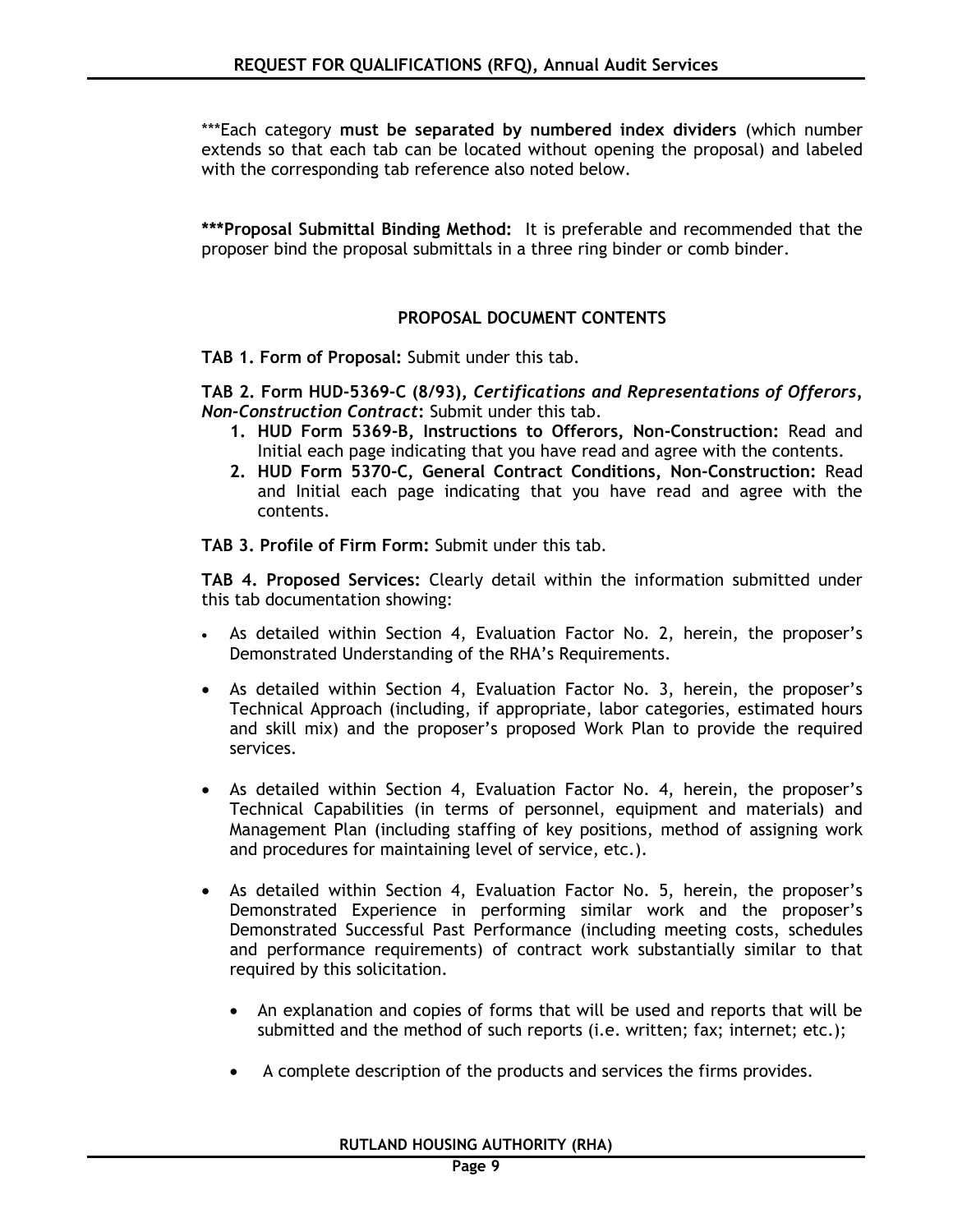**TAB 5. Managerial Capacity/Financial Viability:** The proposer entity must submit under this tab a concise description of its managerial and financial capacity to deliver the proposed services, including:

- brief professional resumes for the persons identified within areas (5) and (6) of *Profile of Firm Form*
- qualifications to provide the services; a description of the background and current organization of the firm.

**TAB 6. Client Information:** The proposer shall submit a listing of former or current clients, including the Public Housing Authorities, for whom the proposer has performed similar or like services to those being proposed herein. The listing shall, at a minimum, include:

- The client's name;
- The client's contact name;
- The client's telephone number;
- Services provided and dates

## **TAB 7. Sample Engagement Letter**

**TAB 8. Conflicts of Interest:** Describe any existing or potential conflicts of interest, involving employees or family members and associates of your firm having a financial stake in your firm's involvement with the Rutland Housing Authority, as it pertains to this proposed project. If no conflicts are expected, please respond with "No conflicts".

**TAB 9. Subcontractor/Joint Venture Information (Optional Item):** The proposer shall identify hereunder whether or not he/she intends to use any subcontractors for this job,

**TAB 10. Other Information (Optional Item):** The proposer may include hereunder any other information that the proposer believes is appropriate to assist the RHA in its evaluation.

**If no information** is to be placed under any of the above noted tabs (especially the "Optional" tabs), please place there under a statement such as "NO INFORMATION IS BEING PLACED UNDER THIS TAB" or "THIS TAB LEFT INTENTIONALLY BLANK." **DO NOT eliminate any of the tabs.**

Submissions which, in the judgement of RHA, fail to meet the requirements of this solicitation or which are in any way conditional, incomplete, obscure, contain additions or deletions from requested information, or contain errors, may be rejected. RHA is under no obligation to select the lowest price package and will award a contract based on the package that best meets our needs at the best value. **PROPOSAL SUBMISSION**

**Submission Deadline: 4:00 p.m. on June 3, 2022.** This applies to both the online Fee Submission and Delivery of Hard-Copy Documents to the HA Office.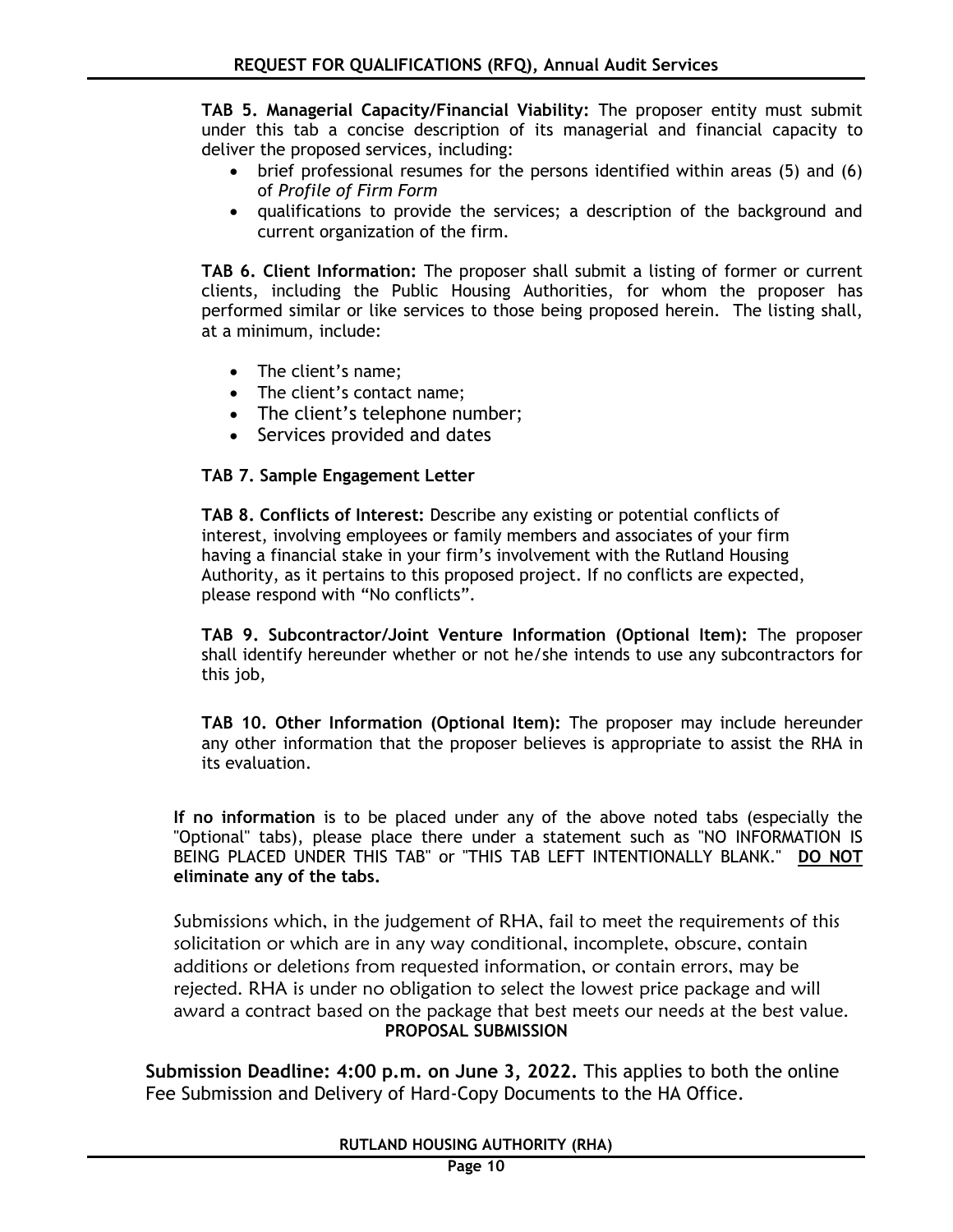**Entry of Proposed Fees:** 

- **DO NOT ENTER THE PROPOSED FEES IN THE BODY OF THE BID PROPOSAL FORM**
- The proposed fees shall be submitted by the proposer and received by the RHA in a sealed envelope as instructed **on the attached form**
- The ensuing total sum will be the firm fixed fee for the proposed work for each fiscal year (FY).
- You must either enter a proposed fee for each item--a "No Proposal" will not be allowed for any item.
- Please note that the proposed fees submitted by each proposer are inclusive of all necessary costs to provide the proposed services, including, but not limited to: employee costs and benefits; clerical support; overhead; profit; supplies; materials; licensing; insurance; travel expense; etc.

**Escalation:** Pertaining to the ensuing contract, there shall be no escalation of the proposed unit costs allowed at any time during the awarded contract periods other than those entered as a firm-fixed fee for each FY.

**Proposal Hard-Copy Delivery:** All proposals must be submitted and time-stamped received in the designated RHA office by no later than the submittal deadline stated herein (or within any ensuing addendum).

 A total of **1 original signature copy** (bound) (marked "ORIGINAL") and **3 exact copies** (bound) shall be placed unfolded in a sealed package and addressed to:

> Rutland Housing Authority Attention: Kirsten Hathaway Director of Finance and HR 5 Tremont Street Rutland, VT 05701

 **The package exterior** must clearly denote Independent Audit Services RFQ Proposal and must have the proposer's name and return address. Proposals received after the published deadline will not be accepted.

**Submission Conditions:** DO NOT FOLD OR MAKE ANY ADDITIONAL MARKS, NOTATIONS OR REQUIREMENTS ON THE DOCUMENTS TO BE SUBMITTED! Proposers are not allowed to change any requirements or forms contained herein, either by making or entering onto these documents or the documents submitted any revisions or additions

**Submission Responsibilities:** It shall be the responsibility of each proposer to be aware of and to abide by all dates, times, conditions, requirements and specifications set forth within all applicable documents issued by the RHA, including the RFQ document, the documents listed within the following Table of Attachments and any addenda and required attachments submitted by the proposer.

**Proposer's Responsibilities--Contact with the HA:** It is the responsibility of the proposer to address all communication and correspondence pertaining to this RFQ process to the Director of Finance and Human Resources only. Proposers must not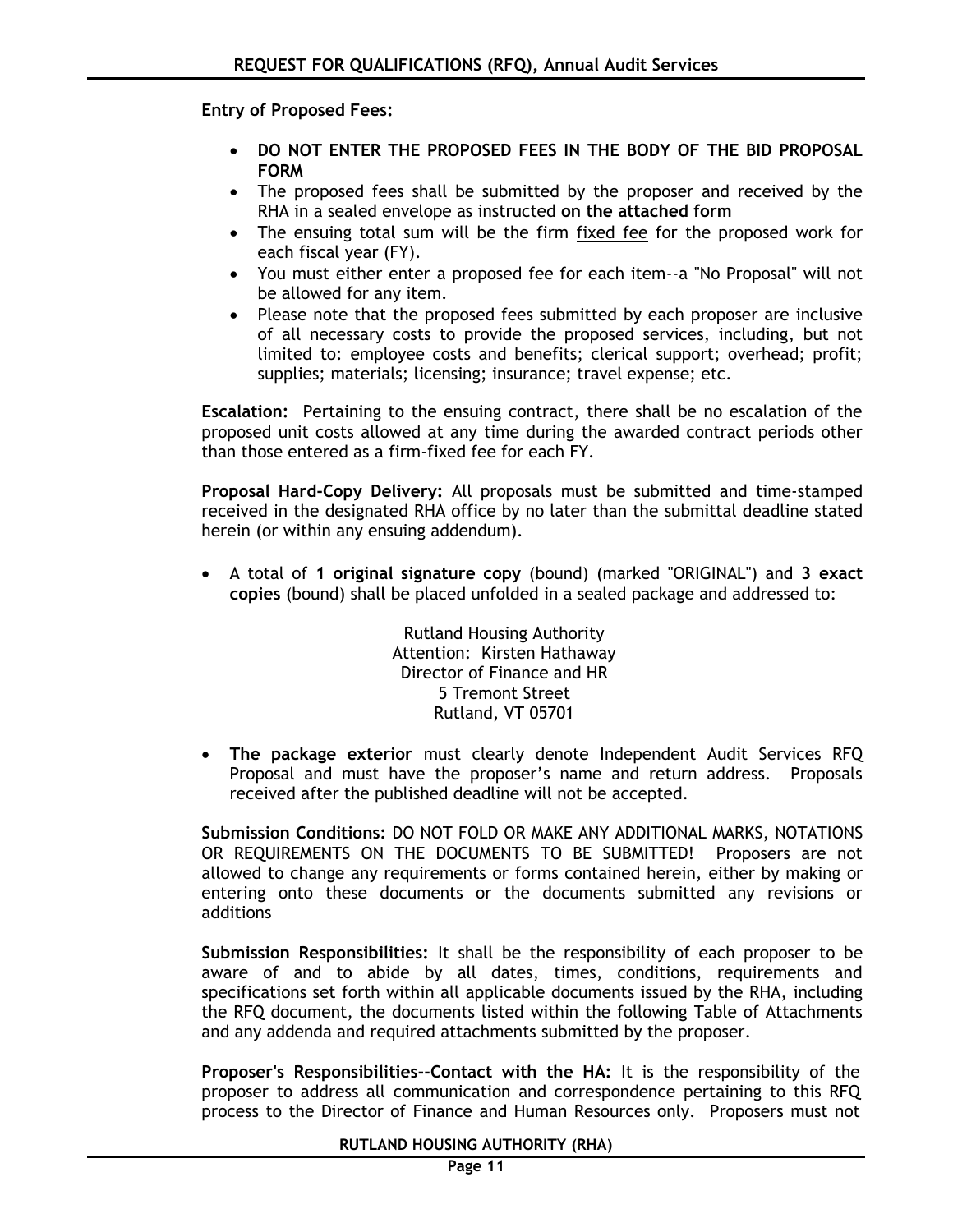make inquiry or communicate with any other RHA staff member or official (including members of the Board of Commissioners) pertaining to this RFQ. Failure to abide by this requirement may be cause for the RHA to not consider a proposal submittal received from any proposer who may have not abided by this directive.

**Addenda:** All questions and requests for information must be addressed in writing to the DFHR. The DFHR will respond to all such inquiries in writing by addendum to all prospective registered proposers. During the RFQ solicitation process, RHA staff will NOT conduct any *ex parte* (a substantive conversation—"substantive" meaning, when decisions pertaining to the RFQ are made—between the RHA and a prospective proposer when other prospective proposers are not present) conversations that may give one prospective proposer an advantage over other prospective proposers.

## **4.0 PROPOSAL EVALUATION:**

**Evaluation Factors:** The following factors will be utilized by the RHA to evaluate each proposal submittal received; award of points for each listed factor will be based upon the documentation that the proposer submits within his/her proposal:

|                         | 30              | Objective   | The <b>PROPOSED COSTS</b> the proposer proposes to charge the HA to    |
|-------------------------|-----------------|-------------|------------------------------------------------------------------------|
|                         | points          |             | complete the required work.                                            |
| $\overline{\mathbf{z}}$ | 15              | Subjective  | proposer's DEMONSTRATED UNDERSTANDING<br>The<br><b>of</b><br>the       |
|                         | points          | (Technical) | <b>REQUIREMENT;</b>                                                    |
| $\overline{\mathbf{3}}$ | 20              | Subjective  | The APPROPRIATENESS of the TECHNICAL APPROACH (including               |
|                         | points          | (Technical) | labor categories, estimated hours and skill mix) and the QUALITY of    |
|                         |                 |             | the WORK PLAN.                                                         |
| $\overline{\bf{4}}$     | 15 <sub>1</sub> | Subjective  | The proposer's TECHNICAL CAPABILITIES (in terms of personnel,          |
|                         | points          | (Technical) | equipment and materials) and the MANAGEMENT PLAN (including            |
|                         |                 |             | staffing of key positions, method of assigning work and procedures     |
|                         |                 |             | for maintaining level of service, etc.).                               |
| 5                       | 15              | Subjective  | The proposer's DEMONSTRATED EXPERIENCE in performing similar           |
|                         | points          | (Technical) | work and the proposer's DEMONSTRATED SUCCESSFUL PAST                   |
|                         |                 |             | including meeting)<br><b>PERFORMANCE</b><br>schedules<br>costs,<br>and |
|                         |                 |             | performance requirements) of contract work substantially similar to    |
|                         |                 |             | that required by this solicitation as verified by reference checks or  |
|                         |                 |             | other means.                                                           |
| 6                       | 5.              | Subjective  | The OVERALL QUALITY AND PROFESSIONAL APPEARANCE OF THE                 |
|                         | points          | (Technical) | PROPOSAL SUBMITTED, based upon the opinion of the evaluators.          |
|                         | 100             | 100 points  | <b>Total Points</b>                                                    |
|                         | points          |             |                                                                        |

## **Evaluation Method:**

- CEO evaluates proposals for responsiveness
- Selection Committee including the Director of Finance and HR evaluates and provides results to the CEO.
- Determination of top-ranked proposer
- If applicable, establish Competitive Range and/or conduct best and final negotiations
- Notify all proposers of the results of the evaluations by email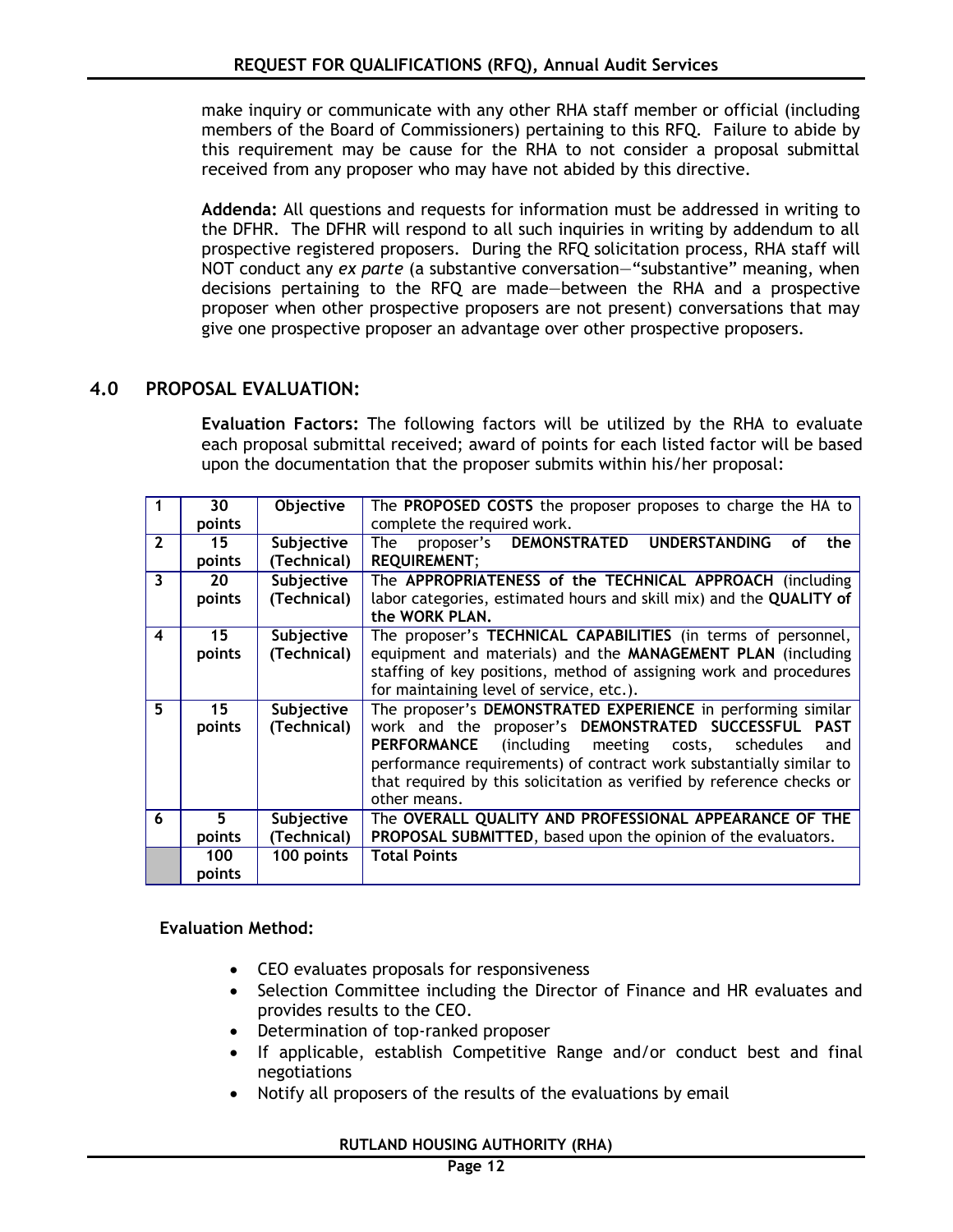**Note:** A Proposer must receive a calculated average of at least 70 points to be considered to receive an award. The award will not necessarily go to the lowest bidder, but to the firm that, in the sole opinion of the RHA, best meets the criteria within this RFQ.

#### **5.0 CONTRACT AWARD:**

**Engagement Letter:**

 The Sample Engagement Letter should be included as an attachment to the proposal

**Unauthorized Sub-Contracting Prohibited:** The successful proposer shall not assign any right, nor delegate any duty for the work proposed pursuant to this RFQ (including, but not limited to, selling or transferring the contract) without the prior written consent of the CEO.

**Contract Period:** The RHA anticipates that it will initially award a contract for services pertaining to FY2022-2024 only. The RHA shall retain the right to renegotiate this contract, at the RHA's option, for three additional FY's.

**Licensing and Insurance Requirements:** Prior to award (but not as a part of the proposal submission) the *successful proposer* will be required to provide:

- An original certificate evidencing the proposer's current worker's compensation insurance carrier and coverage amount;
- An original certificate evidencing General Liability coverage, naming the RHA as an additional insured, together with the appropriate endorsement to said policy reflecting the addition of the RHA as an additional insured under said policy (minimum of \$1,000,000 each occurrence, general aggregate minimum limit of \$1,000,000, together with damage to premises and fire damage of \$50,000;
- An original certificate showing the proposer's professional liability and/or "errors and omissions" coverage (minimum of \$1,000,000 each occurrence, general aggregate minimum limit of \$1,000,000), with a deductible of not greater than \$1,000;
- If applicable, a copy of the proposer's state license authority allowing the proposer to provide the services detailed herein.
- A copy of the firm's IRS 990 tax form

**Right to Negotiate Final Fees:** The RHA shall retain the right to negotiate the amount of fees that are paid to the successful proposer, meaning the fees proposed by the top-rated proposer may, at the RHA's options, be the basis for the beginning of negotiations. Such negotiations shall begin after the HA has chosen a top-rated proposer. If such negotiations are not, in the opinion of the CEO successfully concluded within 5 business days, the RHA shall retain the right to end such negotiations and begin negotiations with the next-rated proposer. The RHA shall also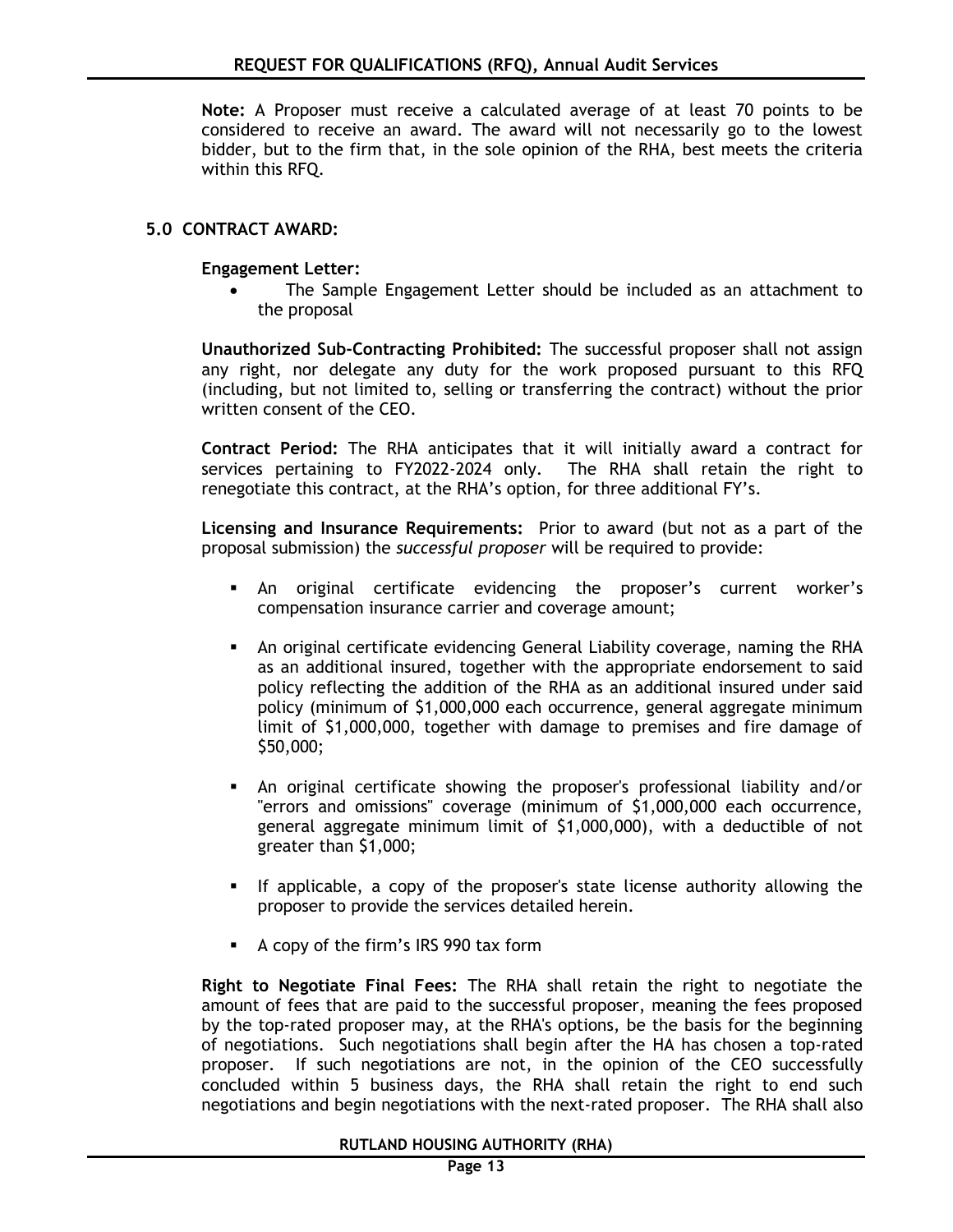retain the right to negotiate with and make an award to more than one proposer, as long as such negotiation(s) and/or award(s) are addressed in the above manner (i.e. top-rated first, then next-rated following until a successful negotiation is reached).

**Contract Service Standards:** All work performed pursuant to this RFQ must conform and comply with all applicable local, state and federal codes, statutes, laws and regulations.